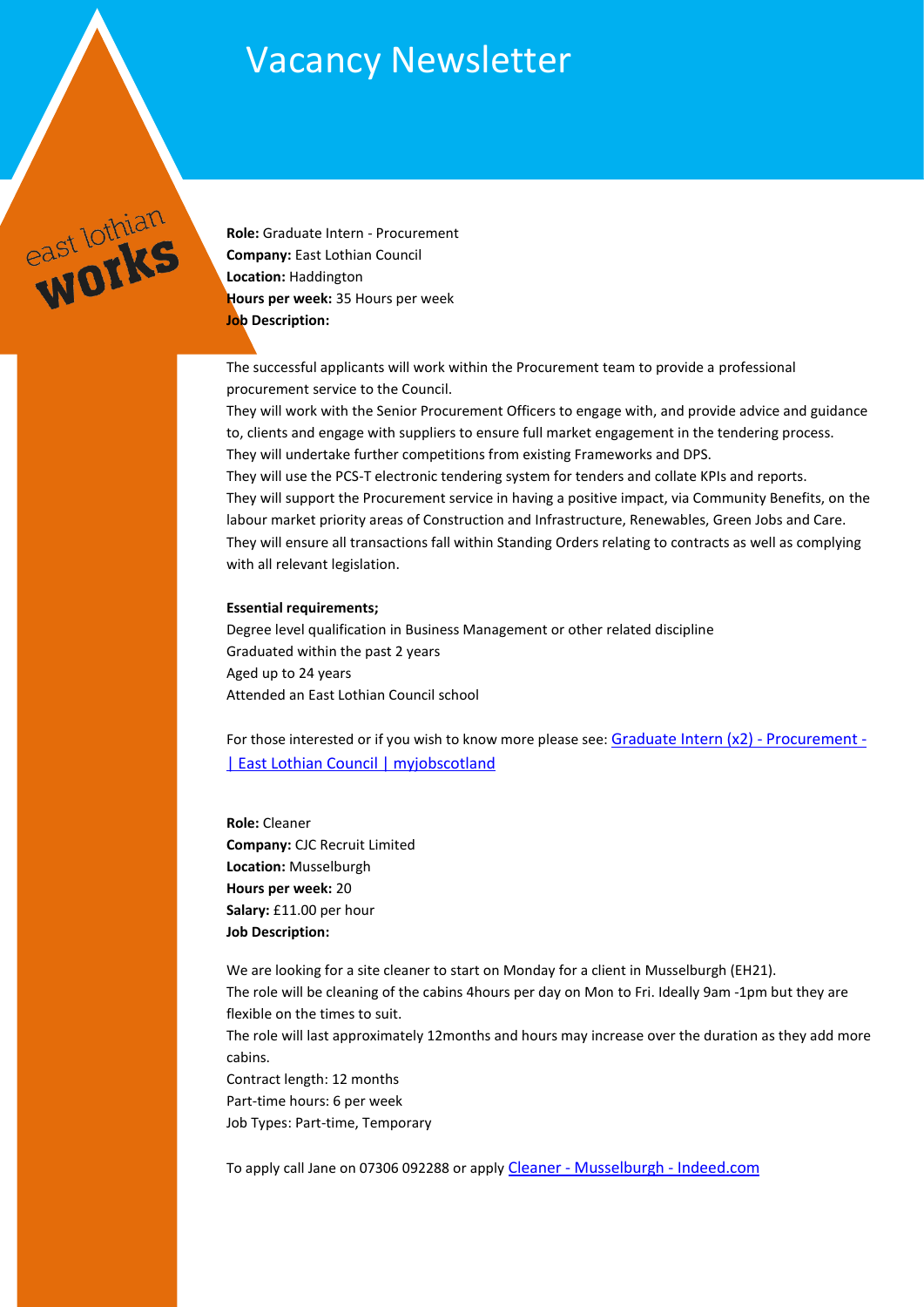Cut Price Timber is an independent timber merchant based in Tranent East Lothian. They have two opportunities available to apply for below. Both of these roles are Full-Time, Permanent positions.

**Role:** Delivery Driver **Company:** Cut Price Timber **Location:** Tranent **Hours per week:** 7am to 5pm Monday to Friday and every second Saturday. Overtime may be required in peak season. **Job Description:**

You will be on the front line dealing with customers face to face when delivering products. Loading and unloading company vehicles, which will generally be lone working.

Working together with other staff to proactively create a safe working environment.

Delivering materials from our yards to customers in a safe and professional manner.

Loading the vehicle in the yard - it will be the successful candidate's responsibility to ensure the vehicle is loaded (non-mechanical offload), safe and in line with road, transport and Health & Safety legislation. You must present a good company image.

It is likely you would perform over ten drops per day covering a wide area (averaging around 180 miles per day).

Yard Housekeeping and organisation would be a requirement

A category C/Class 2 licence is desirable for future expansion, but not essential.

A driving licence is **essential** with no more than 3 points.

Forklift licence would be of benefit, but not necessarily required as training can be given

To apply, please send a CV to [nicol@cutpricetimber.co.uk](mailto:nicol@cutpricetimber.co.uk)

**Role:** Lead Sales Executive x2 **Company:** Cut Price Timber **Location:** Tranent **Hours per week:** 7.30am to 5pm Monday to Friday and every second Saturday. Overtime may be required during peak season. **Job Description:**

Working as a part of as team to achieve sales targets.

Promoting further sales through key communication with customers and generate new business leads. Communicating with suppliers and assisting with stock management.

Working together with other staff to proactively create a safe working environment. About You:

Sales experience is essential.

Be able to work well in a team environment.

Work well under pressure and have the ability to meet sales targets and fast-moving deadlines.

Must show initiative, drive and self-motivation.

Excellent communications skills including emailing and telephone manner.

Customer Services is paramount to our business so building a rapport with customers is important.

Experience dealing with trade customers and larger businesses would be of benefit.

Knowledge of timber/building products is desirable.

Health & safety awareness is paramount.

Need to be adaptable and thrive in a dynamic environment.

To apply, please send a CV to [nicol@cutpricetimber.co.uk](mailto:nicol@cutpricetimber.co.uk)